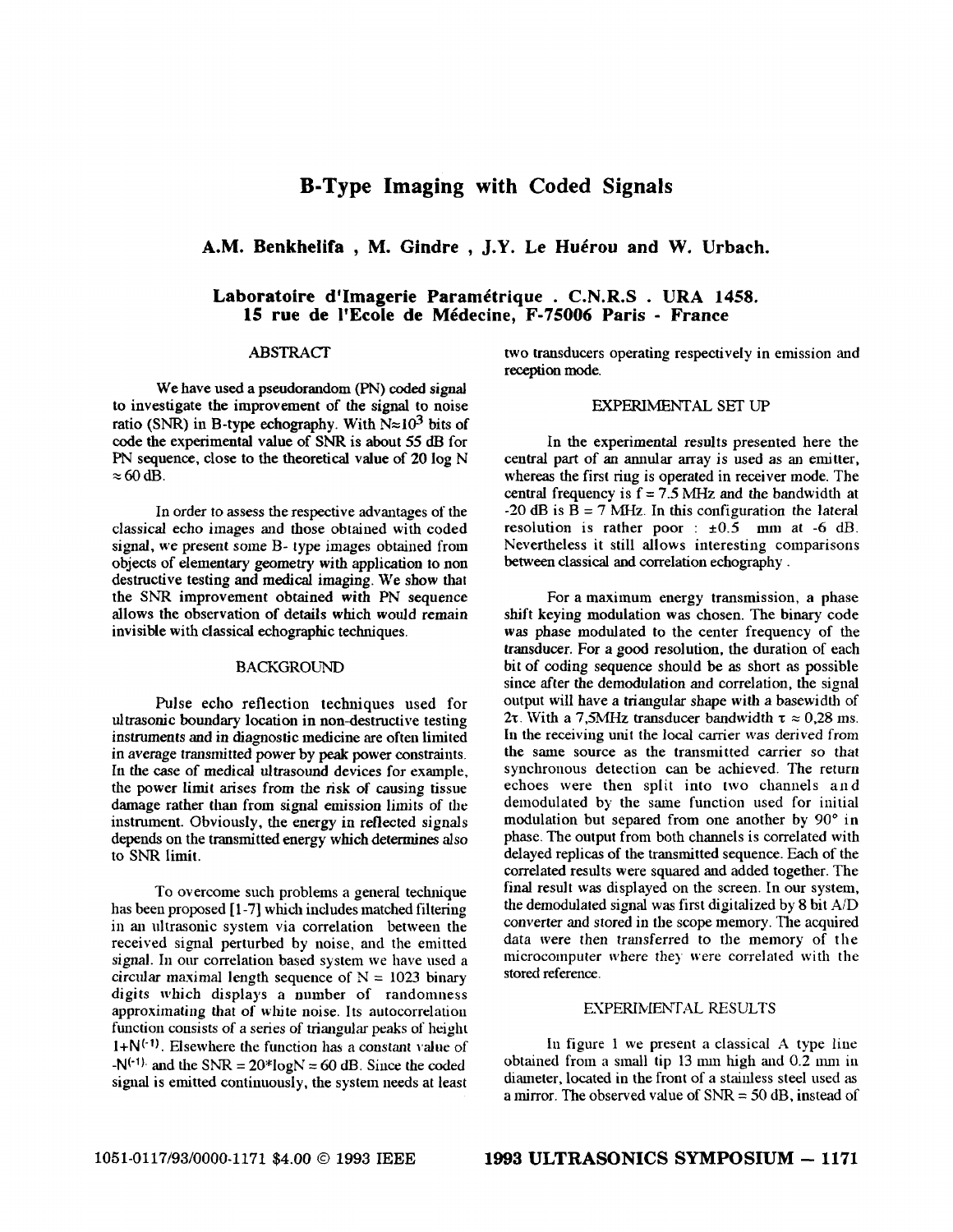the expected *60* dB value, is due to the limited bandwidth B of our transducer; with  $f = 7.5$  MHz and  $B = 2$ MHz (at - 4.3 dB) it can be shown that the decrease in SNR should be  $\approx$  6 dB.



Fig.1 : **A** type echogram. Correlation with **a** m-sequence.

With the same very broad ultrasonic beam we have obtained some preliminary B type images of very simple objects . In fig 2.a we present two echograms of a single hole (3 mm in diameter and 10 mm in depth) drilled in **AGA14** (dural). The transducer was moved along the diameter. The absence of a sharp discontinuity on the upper horizontal line of the echogram indicates a beamwidth of the hole diameter order.

When m-sequences are used (fig 2.b) the walls of the drilled hole are clearly visible. **This** effect never observed by us in classical echography, is observable in correlation techniques because the local dynamic is improved by band compression.

The local SNR improvement is also observable in the two last echograms of a longitudinal section of a gel phantom (width 40 mm, depth 50 mni and  $\alpha = 1$  dB cm<sup>-1</sup>MHz<sup>-1</sup>) that contains two steel threads located near the top (diameter 0.3 **mm)** and two more near the bottom (diameter 0.1 nun). When the transducer is operating in the classical pulse mode, two echoes corresponding to 0.3 mm targets located near the sonicated front plane of the phantom appear clearly, **as**  well **as** a single echo from the 0.1 mm target located in the lower right part of the gel phantom. (fig 3a). Using classical echography, it should be pointed out that due to the high attenuation of the gel, the acoustic speckle remains buried in electronic noise; this also holds for the most distant target echo. **In** contrast, both appear when a coded emission is used (fig 3b).



Fig. **2.a** : Echogram of **a** single hole drilled in AGA14 (dural), sonicated from above.Pulse method



Fig. 2.bcorrelation with a m-sequence : the side **walls** of the hole appear clearly.

## **CONCLUSION**

The result presented here indicate clearly that by transmitting a continuous coded signal and then by compressing it into a short high resolution pulse at the receiver, the signal to noise ratio of B-types images of strongly echogenic targets is improved. In media where the signal attenuation at fixed depth is proportional to the frequency, the *SNR* improvement allows the use of hgher frequencies and leads to an improved resolution.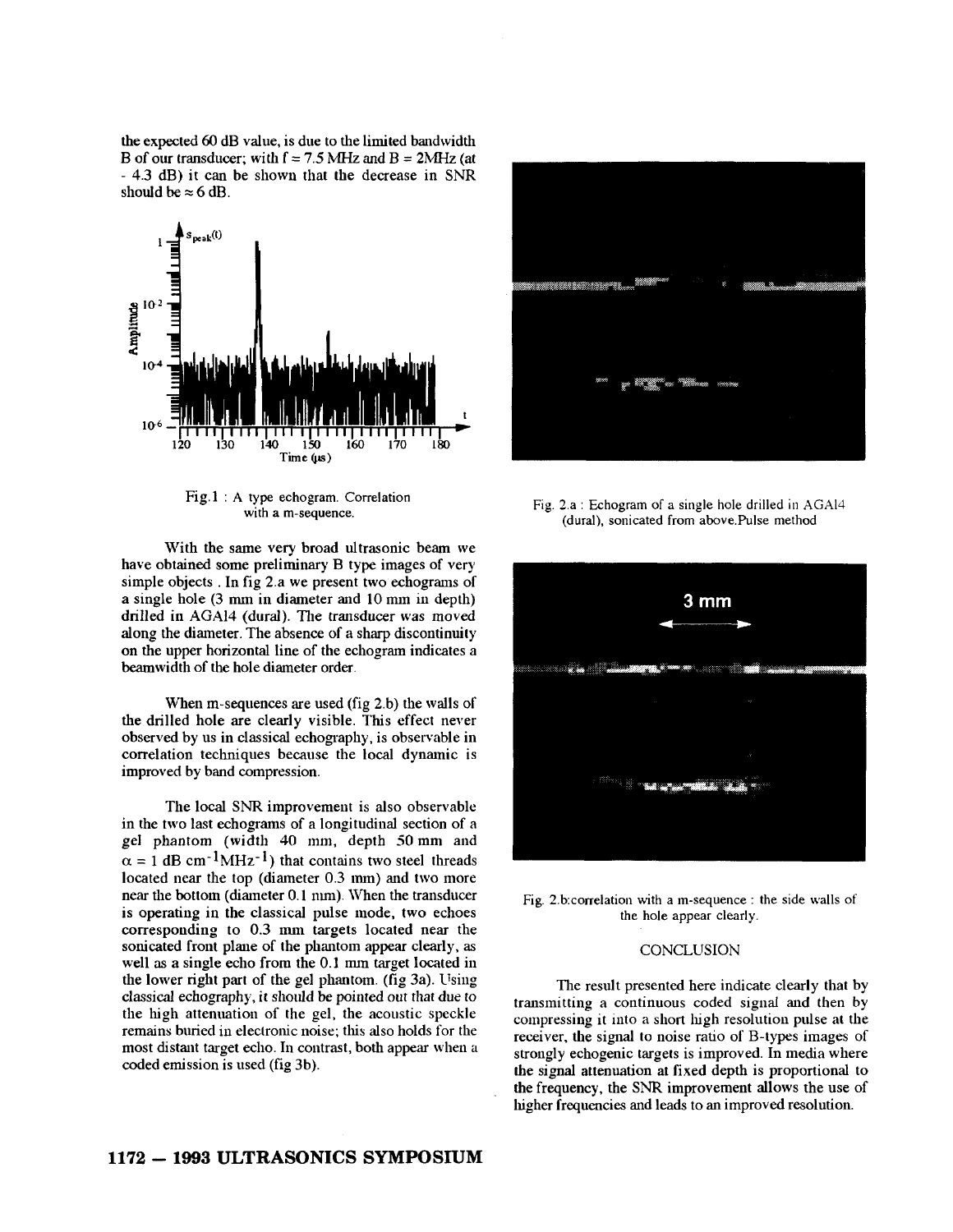

Fig 3: Echograms of **a** gel phantom sonicated from the left side. (see text).

#### ACKNOWLEDGMENTS

This work was supported in part by ARC (grant  $n^{\circ}6174$ )

### REFERENCES

**[l]** N.M. Bilgutay, E.S. Furgason and V.L. Newhouse, "Evaluation of a random signal correlation system for ultrasonic flaw detection", IEEE **trans.** on Sonics and Ultrasonics, Vol. SU **23,** n"5, p **329-333, (1976).** 

**[2] F.** Lain and M. Hui, "An ultrasonic pulse compression system using maximal length sequences, Ultrasonics, Vol. **20, n"3. p 107-1 12, (1982)** 

**[3]** B. **B.** Lee and E. **S.** Furgason, "The use of correlation systems for real time ultrasonic imaging", Proc. of IEEE Ultrasonic Symposium, p **782-787,**  (1985).

**[4]** M. Gindre, C. Lebeault, F. Rieuneau. W. Urbach and J. Perrin, "Ultrasonic imaging using correlation techniques : Computer simulations and experimental results", in Acoustical Imaging, Vol. **17,** Ed. Plenum Press **(1988).** 

**[SI** G. Hayward and Y. Gorfu, "A digital hardware correlation system for fast ultrasonic data acquisition in **peak** power limited applications", IEEE trans. on UFFC, Vol. **35,** n"6, p **800-808, (1988).** 

[6] H. Bressmer, V. Heinze, U. Faust : Verbesserung der qualitat von ultraschall B-bildaufnahmen durch anwendung der pulskompressionsmeßtechnik, Biomedizinische Technik Band 35, Ergänzungsband, p **274-275, 1990.** 

**[7]** M. O'Donnell, Coded excitation system for improving penetration of real time phased array imaging systems, IEEE trans. **011** UFFC, Vol. **39,** p **341-351, (1992).**